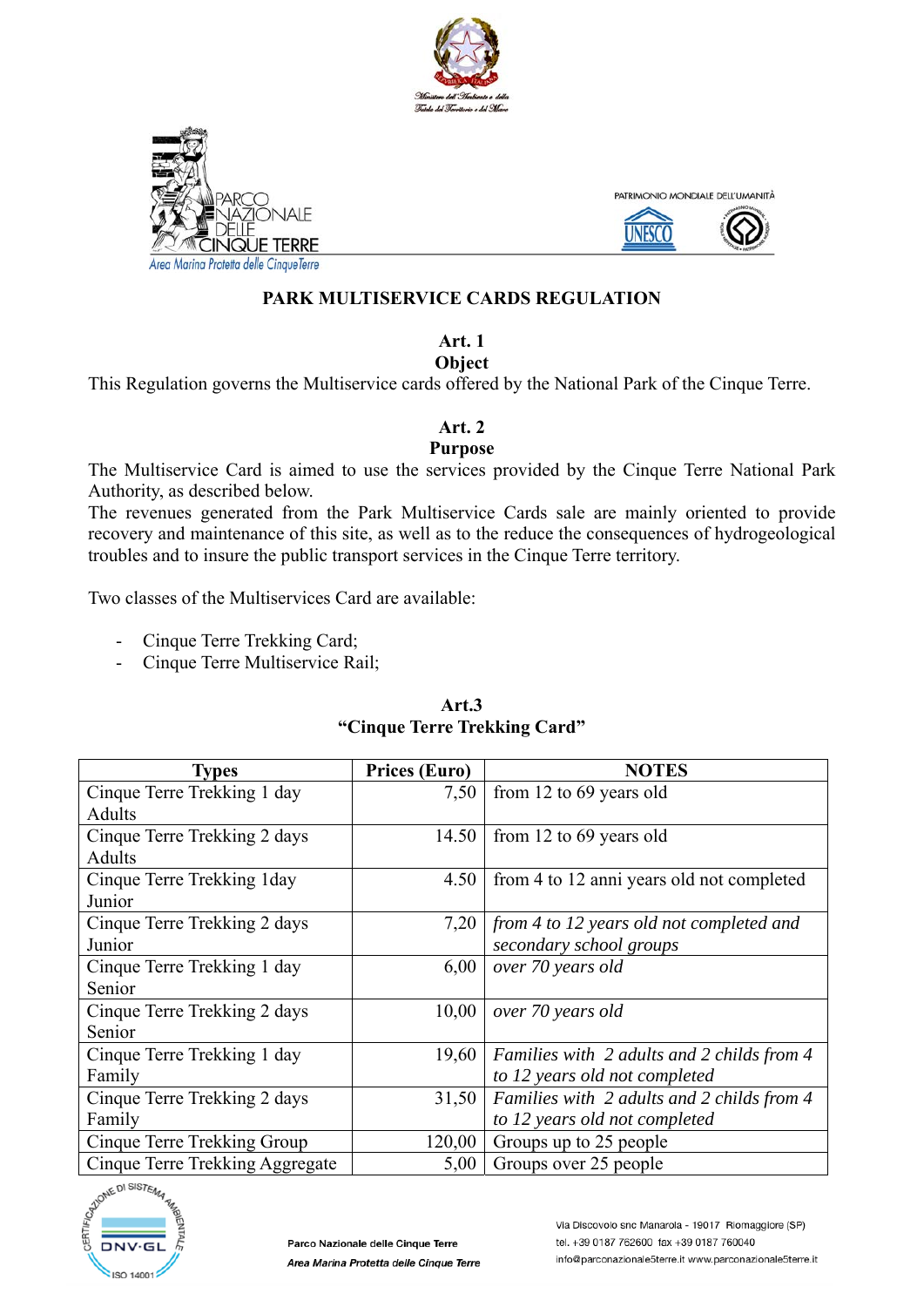





Area Marina Protetta delle CinqueTerre

| Cinque Terre Trekking 2 days SR | $5,00$   from 12 to 69 years old |
|---------------------------------|----------------------------------|
| (Resort)                        |                                  |
| Cinque Terre Trekking 3 days SR | $3,50$   from 12 to 69 years old |
| (Resort)                        |                                  |

The Cinque Terre Trekking 2 days SR (Resorts) and the Cinque Terre Trekking 3 days SR (Resorts) are exclusively dedicated to the accommodation facilities present in the municipalities of RIOMAGGIORE, VERNAZZA and MONTEROSSO, and in particular way those that have already joined or have begun the process of joining the Environmental Quality Mark;

The Services offered with the Cinque Terre Trekking Card are:

- Access to the Park area;
- Guided visits based on the **official program;**
- Poetic and Naturalistic Paths "Eugenio Montale and Cinque Terre Cultural Park" based on the **official program;**
- **ATC Bus service in towns:**
- **Toilets with access charge** in the municipalities of Cinque Terre (Riomaggiore, Vernazza and Monterosso);
- Attendance to workshops of the **Park Environmental Education Centre**, based on the official program;
- Internet WI-FI access through the Hot Spots of the Park;
- Price reduction for ticket to visit the Civic Museums of La Spezia (Amedeo Lia, Castello San Giorgio, CAMeC, Sigillo, Palazzina delle Arti, Etnografico, Diocesano). The full list of Museums is available in the official site of the Park www.parconazionale5terre.it;

The card is personal, non-transferable, non-refundable. The Cinque Terre Trekking Cards have the following formats:

- Paper support;
- Electronic support on smartphone, tablet or other technological tool;

All types of Cinque Terre Trekking Cards are valid until 12.00 pm of the last day of validity;

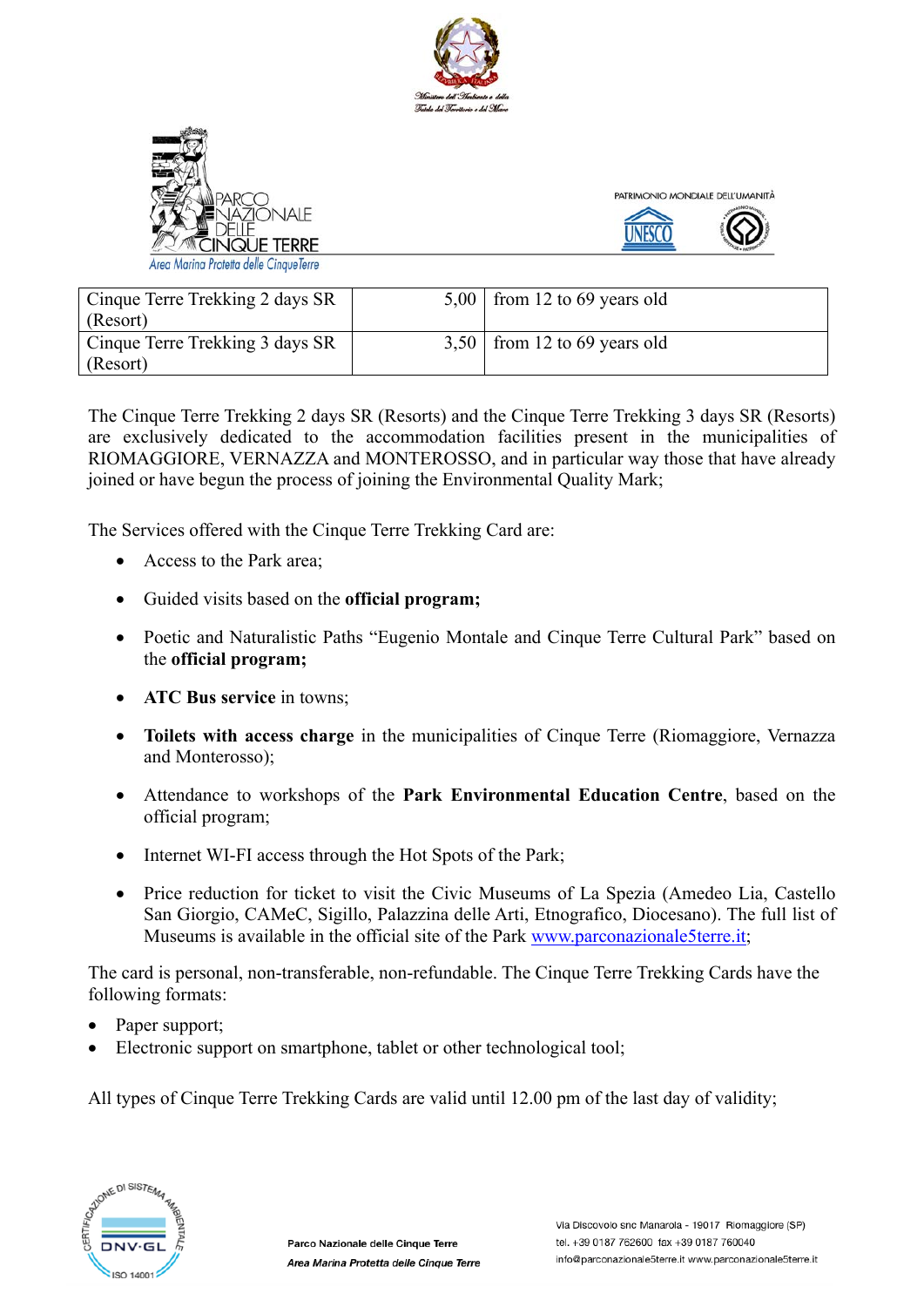



Area Marina Protetta delle CinqueTerre



#### **Art.4 Exemption or reduction cases of "Cinque Terre Trekking Card"**

Access is free for the following categories:

- 1. Childs from 0 to 4 years old not completed;
- 2. People resident in the municipalities of Riomaggiore, Vernazza and Monterosso;
- 3. Policemen in service;
- 4. People with disabilities as specified in the art. 3 of L.104/92 and and any accompanying persons;
- 5. Tourist and environmental guides performing their professional activity according to current rules and policies;
- 6. Professional journalists accredited by the Park Authority;
- 7. Teachers with their school classes;
- 8. Landowners;
- 9. Tourist accomodation guests (in case the facilities are located along a route);
- 10. Owners of houses of vacation;

The National Park of Cinque Terre guarantees its staff and their employee free access to the routes by specific written permission, while performing their service activity.

| <b>TYPES</b>                | Prices since   | Prices       | <b>NOTES</b>            |
|-----------------------------|----------------|--------------|-------------------------|
|                             | November 2nd,  | since April  |                         |
|                             | $2017$ to      | 1st, 2017    |                         |
|                             | December 31st, | to           |                         |
|                             | 2017           | November     |                         |
|                             |                | $1st$ , 2017 |                         |
| Cinque Terre Rail MS 1 day  | 13,00          | 16,00        | from 12 to 69 years old |
| Adults                      |                |              |                         |
| Cinque Terre Rail MS 2 days | 23,00          | 29,00        | from 12 to 69 years old |
| Adults                      |                |              |                         |
| Cinque Terre Rail MS 3 days |                | 41,00        | from 12 to 69 years old |
| Adults                      |                |              |                         |
| Cinque Terre Rail MS 1 day  | 9,70           | 13,00        | Over 70 years old       |
| Senior                      |                |              |                         |



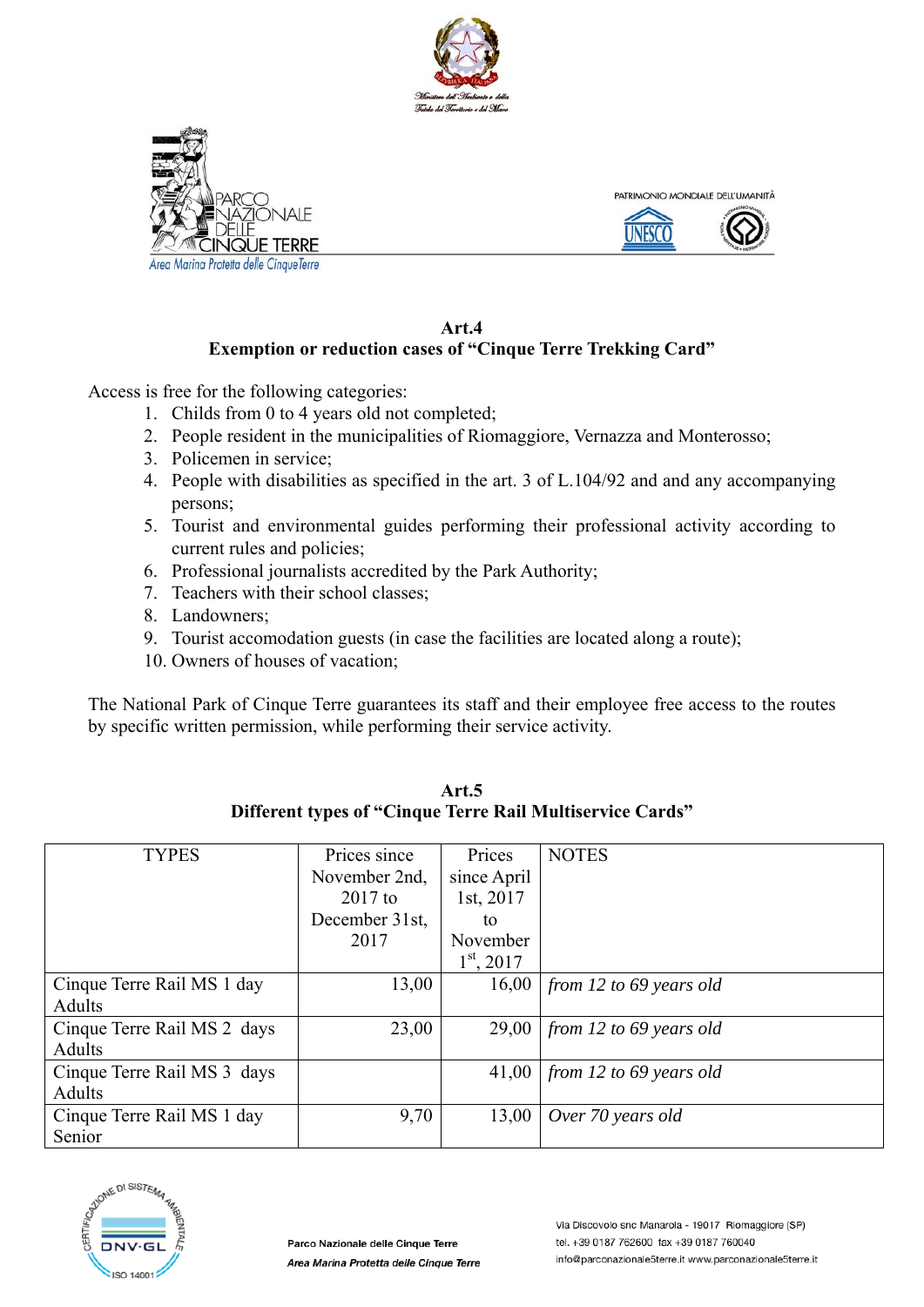





| Cinque Terre Rail MS 1 day  | 31,50 | 42,00 | Families with 2 adults and 2 childs from 4 |
|-----------------------------|-------|-------|--------------------------------------------|
| Family                      |       |       | to 12 years old not completed              |
| Cinque Terre Rail MS 1 day  | 7,30  | 10,00 | from 4 to 12 years old not completed and   |
| Junior                      |       |       | secondary school groups                    |
| Cinque Terre Rail MS 2 days |       | 26,00 | from 12 to 69 years old                    |
| SR (Resort)                 |       |       |                                            |
| Cinque Terre Rail MS 3 days |       |       | $35,00$   from 12 to 69 years old          |
| SR (Resort)                 |       |       |                                            |
| Cinque Terre Rail MS 2 days |       | 67,00 | Families with 2 adulsi and 2 childs from 4 |
| Family SR (Resort)          |       |       | to 12 years old not completed              |
| Cinque Terre Rail MS 3 days |       | 89,00 | Families with 2 adulsi and 2childs from 4  |
| Family SR (Resort)          |       |       | to 12 years old not completed              |

The Cinque Terre Rail MS 2 days SR - Cinque Terre Rail MS Train 3 days SR - Cinque Terre Rail MS 2 days Family - Cinque Terre Rail MS 3 Days Family cards are exclusively dedicated to the accommodation facilities in the municipalities of RIOMAGGIORE, VERNAZZA and MONTEROSSO, in particular way those that have already joined or have begun the process of joining the Environmental Quality Mark;

The Services offered with the Cinque Terre Trekking Card are:

- Access in second class to all regional trains (trains IC/ICN/FB not included) between Levanto and La Spezia, in both directions;
- Access to the Park area:
- Guided visits based on the **official program;**
- Poetic and Naturalistic Paths "Eugenio Montale and Cinque Terre Cultural Park" based on the **official program;**
- **ATC Bus service** in towns:
- **Toilets with access charge** in the municipalities of Cinque Terre (Riomaggiore, Vernazza and Monterosso);
- Attendance to workshops of the **Park Environmental Education Centre**, based on the official program;
- Internet WI-FI access through the Hot Spots of the Park;

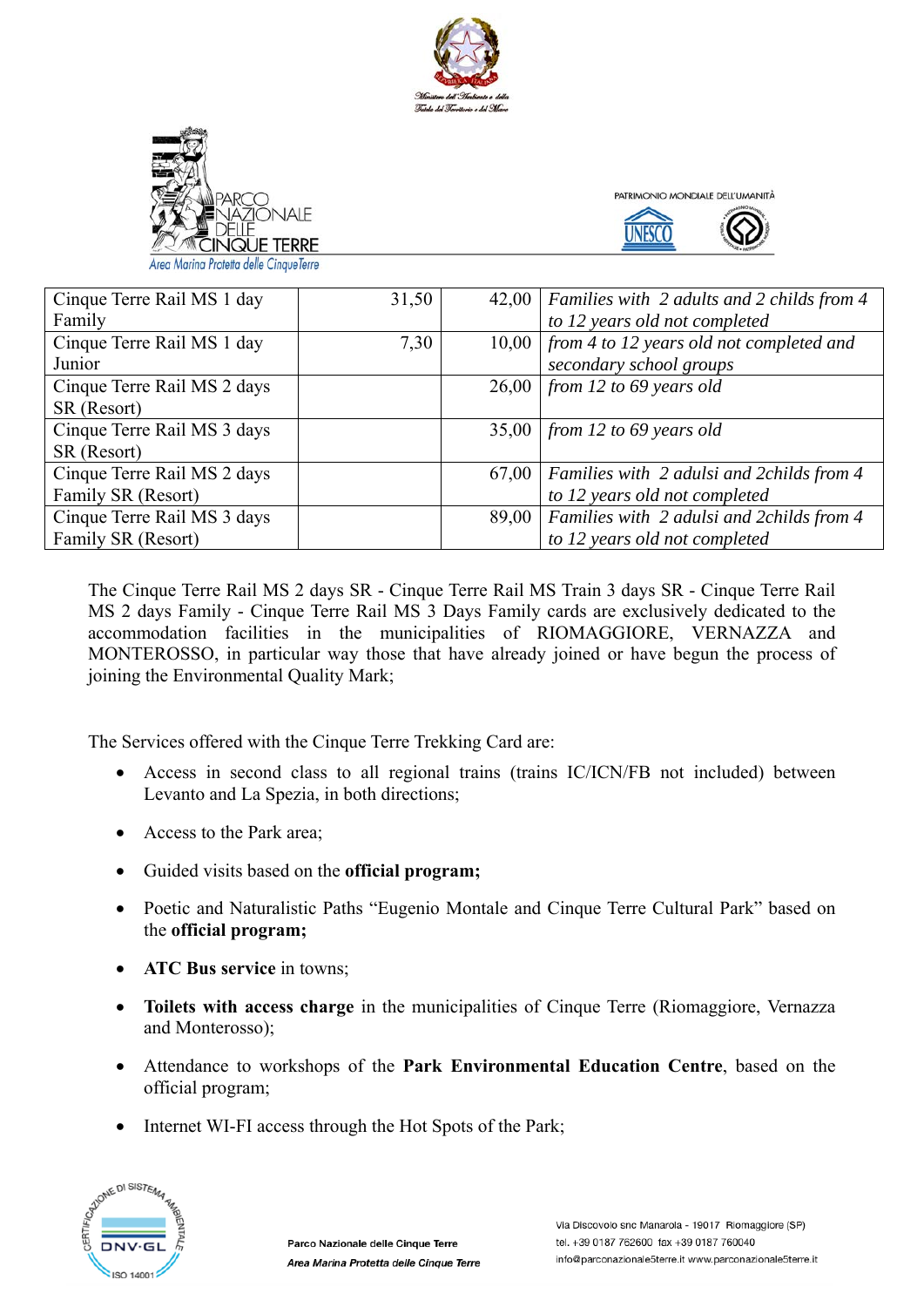





Marina Protetta delle CinaueTerre

• Price reduction for tickets to visit the Civic Museums of La Spezia (Amedeo Lia, Castello San Giorgio, CAMeC, Sigillo, Palazzina delle Arti, Etnografico, Diocesano). The full list of Museums is available in the official site of the Park www.parconazionale5terre.it;

The card is personal, non-transferable, non-refundable. The Cinque Terre Trekking Card may have the following formats:

- Paper;
- Electronic on smartphone, tablet or other technological support;

All versions of Cinque Terre Trekking Card are valid until 12.00 pm on the last day of validity;

# **Art.6 How to buy the Multiservices Cards**

The Multiservice Cinque Terre Trekking Card and Cinque Terre Rail Cards can be purchased in the following ways:

- Online purchase through the website card.parconazionale5terre.it Payments accepted only with credit card:
- In the Park Authority Welcome Centre located in the rail stations of La Spezia Centrale, Riomaggiore, Manarola, Corniglia, Vernazza, Monterosso, Levanto, and in Lavaccio shops located in Riomaggiore, where it is possible to pay with debit and credit card and cash. In the shops located at the beginning of routes Corniglia- Vernazza, Vernazza-Monterosso, Monterosso-Vernazza, shops located in Corniglia and at the cruises terminal departure, payments can be done only cash;
- The Multiservices Cards are also available in some Trenitalia shops, thanks to the agreement with the Park Authority. These points of sale accept payments with debit and credit cards, and cash as well;
- Within any other shop agreed with the Park Authority;

# **Art. 7 How to buy the Card online**

Customers can buy the Multiservice Cinque Terre Trekking Card and Rail Card through the website *card.parconazionale5terre.it.* The purchase process follows these steps:

- Select category of Card;
- Select type of Card;
- Select the date the Card will be used:

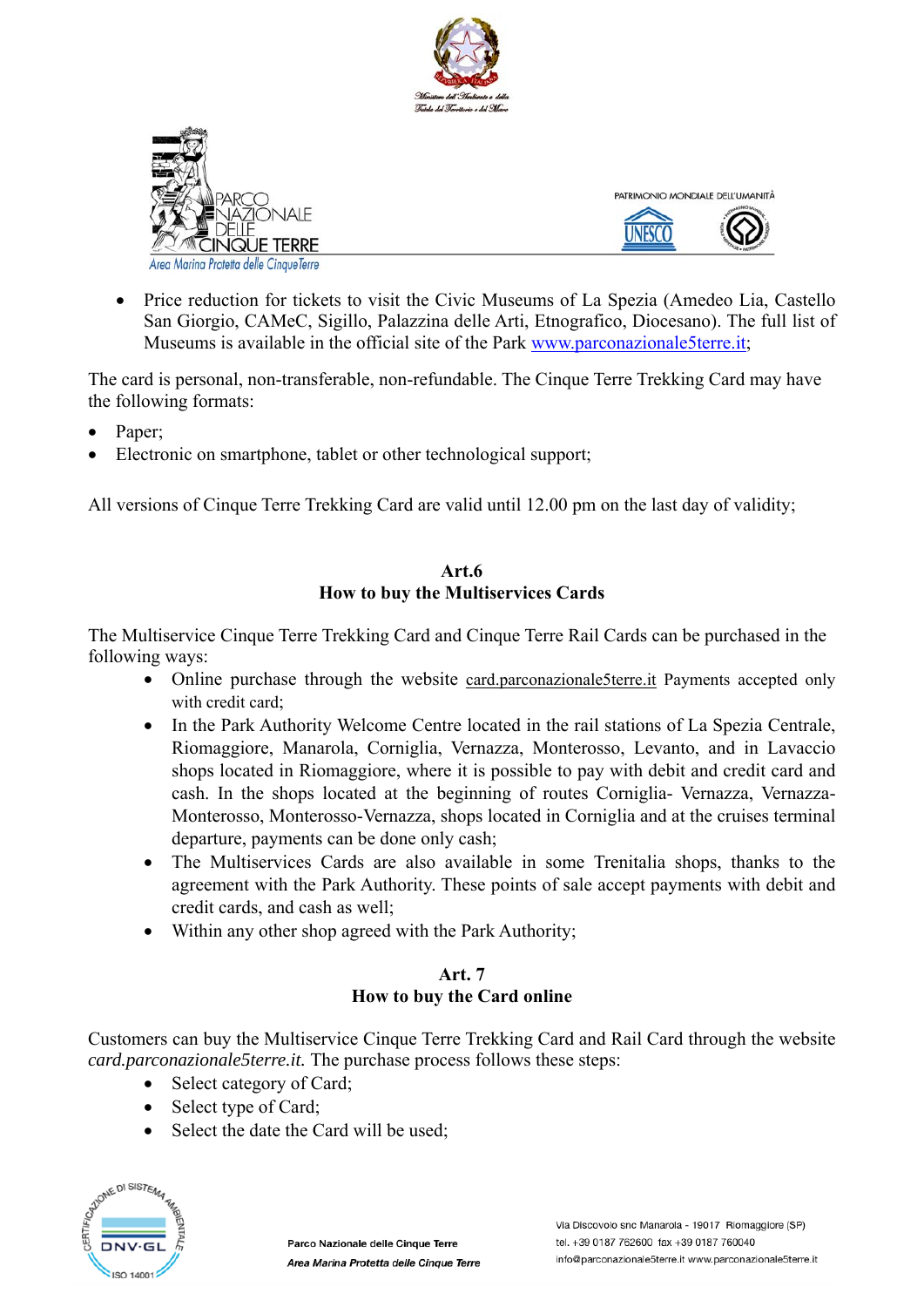





Marina Protetta delle CinqueTerre

- Enter the user name and surname for the selected Card (for Cinque Terre Trekking card Group, enter the name of the person responsible for the group);
- Account registration;
- Open the form to enter the buyer data;
- Agree with general terms and conditions;
- Agree with the Cinque Terre Park Authority Regulation;
- Check the purchase order data;
- Payment with credit card;

Until 24 hours before the day of validity, the customer will be allowed to change the day of use of the Multiservice Card bought online;

#### **Art. 8 Paper Card purchase**

All the Service Cards types bought in paper support will bring on main side the day of validity, where the owner will be asked to write his name and surname such as it's written in his document o identity, before to use the card for any of the available services. The card is not valid without this registration.

The Service Card purchase imply the acceptance of the regulation, downloadable through the Park Authority official website www.parconazionale5terre.it.

The Multiservices Rail Card is available in two different paper types:

- MS Rail Card, to be validated in the station checkpoint of Trenitalia;
- MS Rail Card with BARCODE. In this case there is no need of validation because data are present in the BARCODE.

# **Art. 9 Controls**

The Cinque Terre Card must be kept by the user, duly completed and validated (in case of paper version without barcode) according with Article 8, until the end of any activity and / or travel by train, and in any case until the expiration of validity.

The same card, with its holder's identity document, must be exhibited when requested by the supervisory staff (appointed by the Park Authority of the Cinque Terre and Trenitalia), whatever is the Card format. Except for paper cards without barcode, the control will be carried out using electronic support.

In case the visitor do not have the Cinque Terre Card, or the validity is expired or it's registered to another person, he/she will be requested to buy a new Adult Card at the double of its current price.

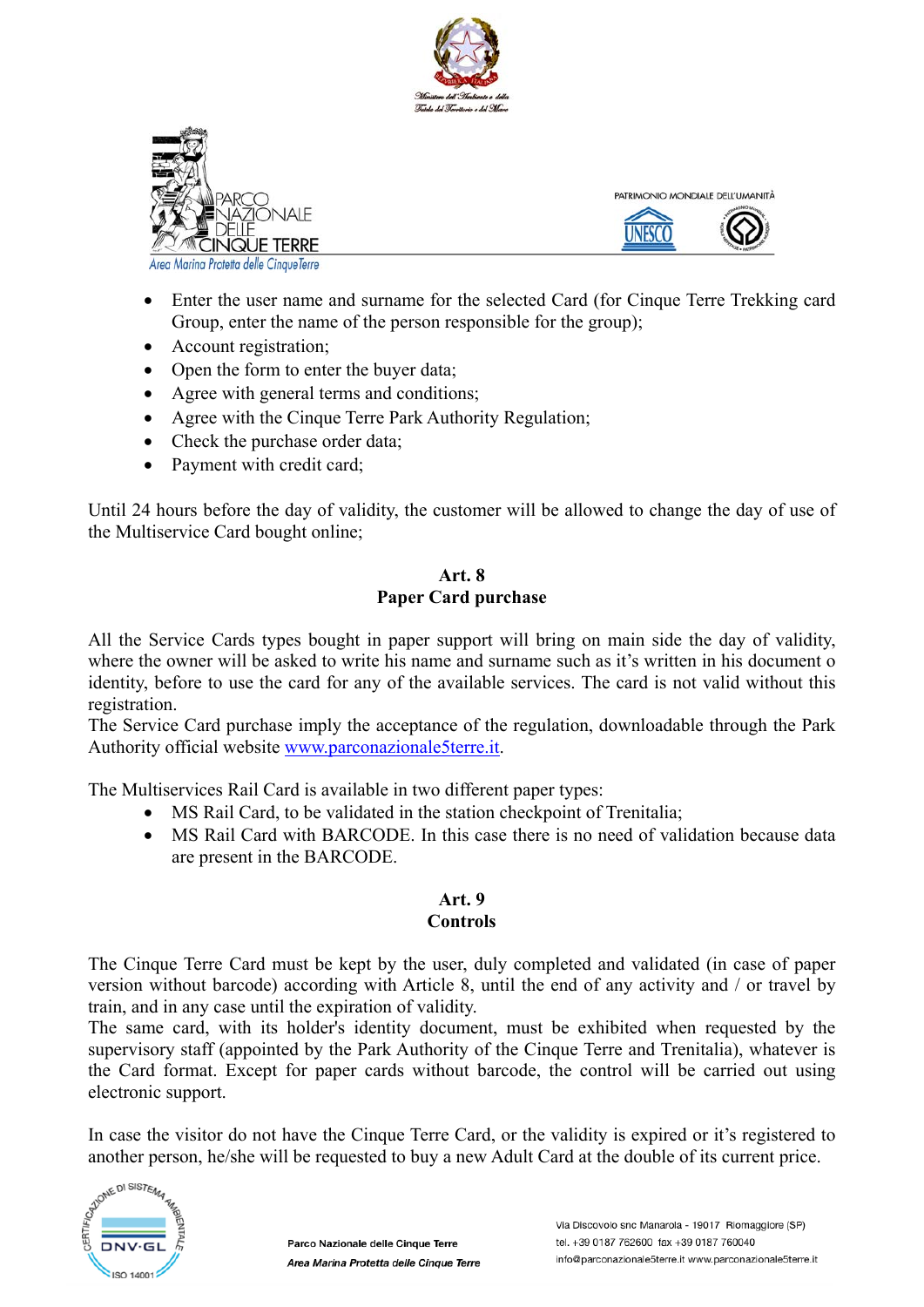





**Art. 10 What to do in case of Weather Alert**

In case of Weather Alert the Cinque Terre National Park Authority will take action as follows:

- **Weather Alert Yellow** Depending on weather conditions the Park Authority may stop the sale of the Cinque Terre Trekking Card and may advise against to access the routes;
- **Weather Alert Orange** All types of Trekking Card and MS Rail Cards will not be sold; routes will not be accessible; access to towns could be interdicted;
- **Weather Alert Red** All types of Trekking Card and MS Rail Cards will not be sold; routes will not be accessible; access to towns will be interdicted;

In case of no alerts but with bad weather conditions, risk of danger or specific events like landslides implying potential safety risks, the Park Authority has the right to interdict the access to the routes and to stop the Cinque Terre Trekking Card sale;

In case the routes are closed, the Park Authority will inform the shops Trenitalia Spa.

#### **Art. 11 Park Authority Information media**

All the tourist information, including this regulation, will be available at the website www.parconazionale5terre.it.

The Park Authority has also developed an application for smartphone and tablet dedicated to the Cinque Terre routes network.

The Card purchase will allow his owner to access the *plus* version of the application, with more detailed information about routes and services.

# **Art. 12 What to do in case of overcrowding**

In case the Park Authority systems show a number of visitor exceeding the reasonable and safe number allowed on each route, the access to that route will be temporary closed.

In case an elevated number of people is detected on a particular route, the Park will inform visitors with a message visible in the APP dedicated to routes (article 11) downloadable on smartphones and tablets, in order to avoid walking in that specific route for a time.

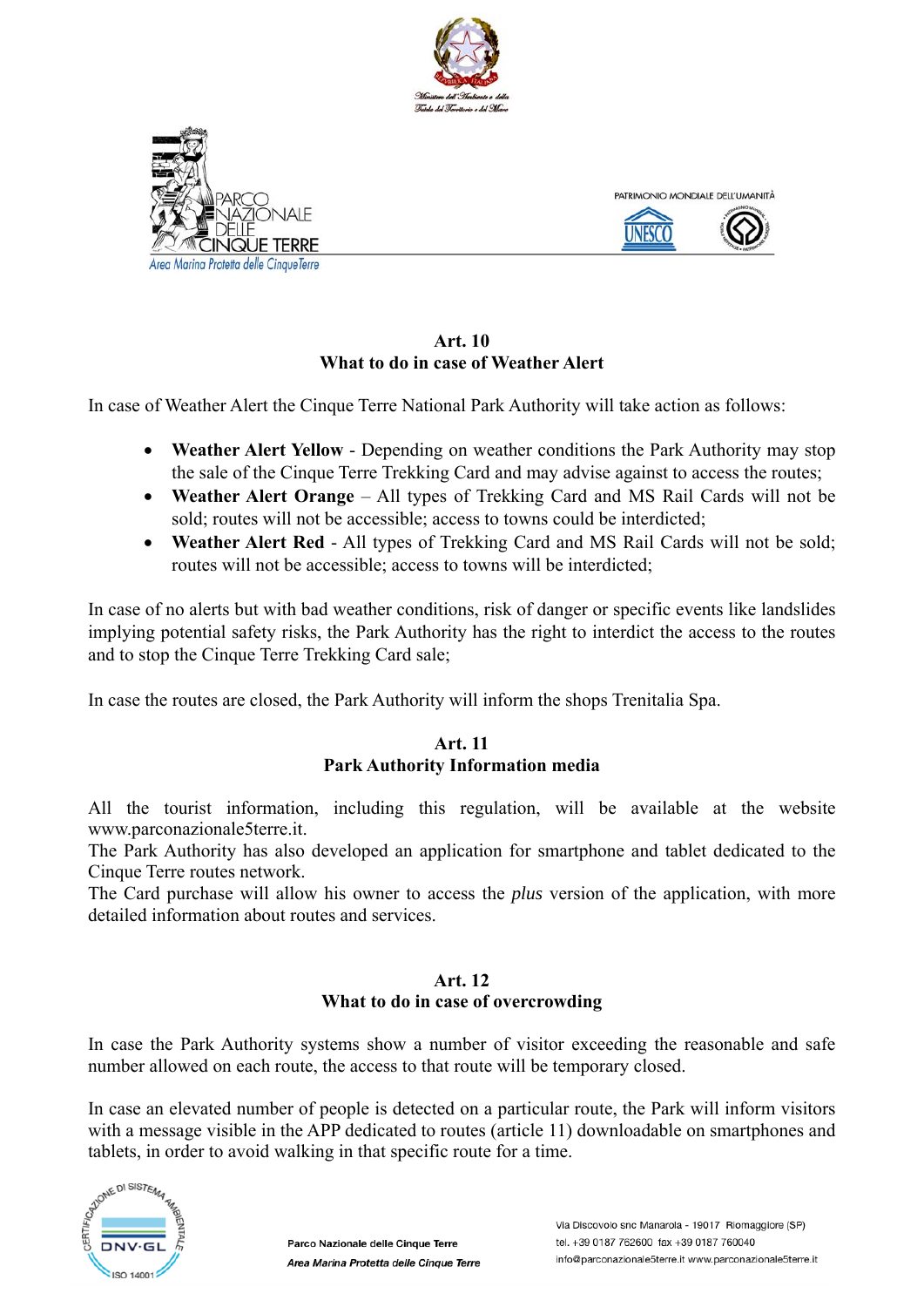



.



# **Art. 13 Cancellations**

In case of unintentional mistake while issuing a Card (like error of printing by the operator, misunderstanding between operator and customer on the type of card requested, or evidence of the impossibility to use the card), the operator is allowed, through the management system, to cancel the card not later than 1 hour after the issue.

The operator will be in charge to fill a cancellation form that must be attached to the card. All sales offices must send the full list of the cancelled cards to the offices of the National Park Authority of Cinque Terre by the end of each month.

#### **Art. 14 Refunds**

No refund is due in case of loss, damage or destruction of the card, or any other event for which he is responsible;

For **Cinque Terre Trekking Cards** the customer is entitled to ask for refund in the following cases:

- Weather orange or red alert bringing the closure of routes (see art. 10);
- Closure of routes due to bad weather conditions or natural disasters (see art. 10);

For **Multiservice Rail Cards** the customer is entitled to ask for refund in the following cases:

- Weather orange or red alert (see art.10);
- Journey cancellation due to strike of Trenitalia staff;

Based on terms described in the Article 13 of this Regulation, case of "Card cancellation ", the reimbursement of card price will be paid cash, exclusively from the point of sale where the ticket was sold;

Cards issued with more than one day of validity (2 or 3 days) and used at least for one day cannot be reimbursed.

# **Art. 15 Procedure of Reimbursement Request**

Refund for Cinque Terre Trekking Card and Multiservice Cinque Terre Rain Card issued in paper format may be requested upon completion of appropriate form through the official Park Authority

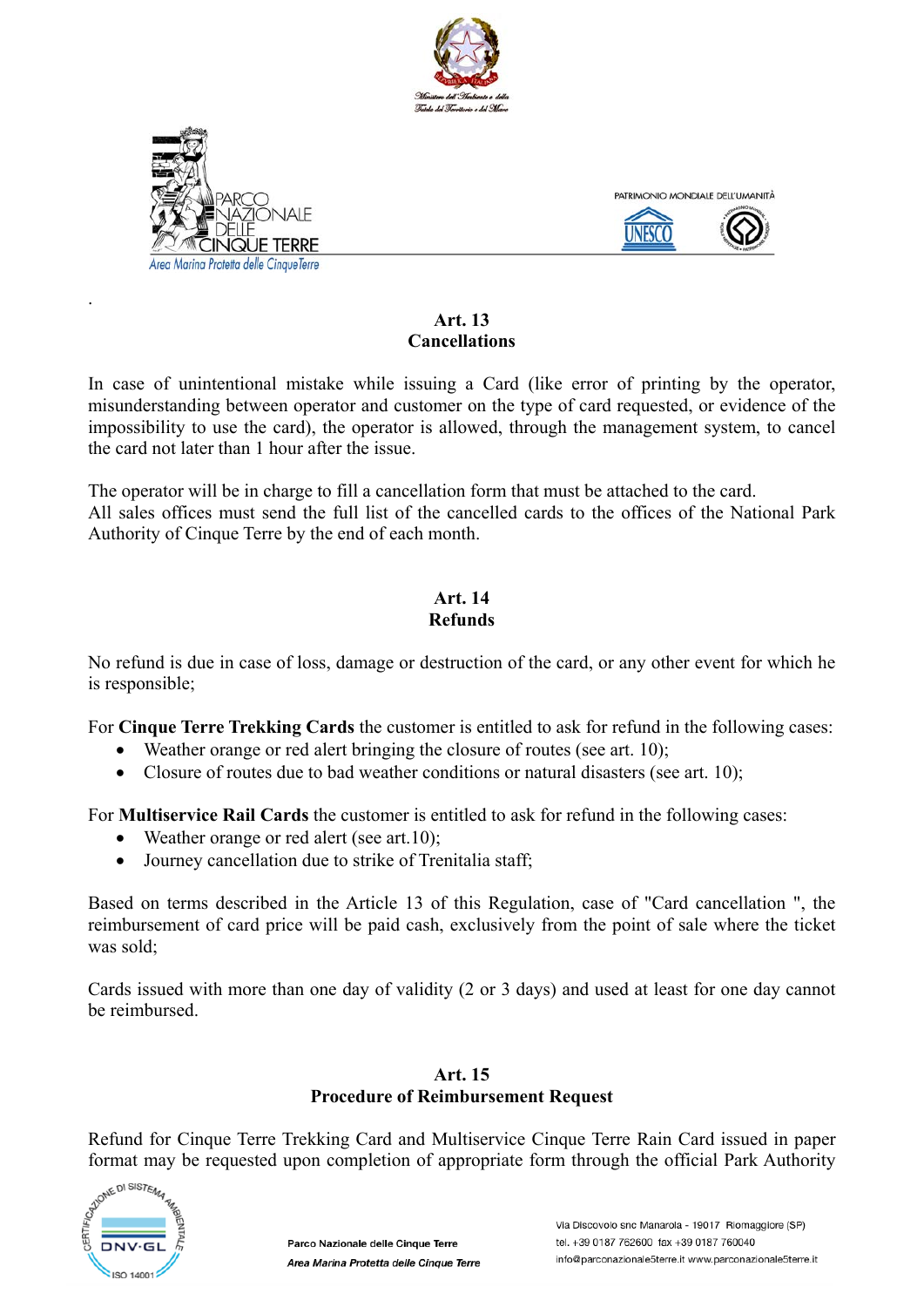

website www.parconazionale5terre.it, to be addressed at protocollo@parconazionale5terre.it not later than 30 days from the date of validity of the card, as printed on the card itself. Refund will be made by Bank Transfer;

Refund for the Cinque Terre Trekking Card and the Cinque Terre Multiservices Rail Card in electronic format may be requested only through the online procedure available on the website www.parconazionale5terre.it not later than 30 days from the date of validity of the card, as printed on the card itself. Refund will be made by Bank Transfer.

# **Art. 16 Personal data protection**

# **Privacy Information**

- **In case of purchase or booking changes:** According to art. 13 of Legislative Decree of June  $30<sup>th</sup>$ , 2003, no. 196, "Personal Data Protection Code", we inform that the personal data entered at the request of purchase, booking change and refunds, through the website card.parconazionale5terre.it, will be processed by the Park Authority staff only for the purposes strictly necessary and related to provide the services required. For this purpose personal data (name, surname, e-mail address to send confirmation of purchase and card details) are required; failure to provide these information will result in the impossibility to provide the service requested or to handle the reimbursement application.
- For refunds: According to art. 13 of Legislative Decree of June 30<sup>th</sup>, 2003, no. 196, "Personal Data Protection Code", we inform that the personal data entered at the request of reimbursement through the website card.parconazionale5terre.it, will be processed by the Park Authority staff only for the purposes strictly necessary and related to provide the request of reimbursement.

# **Data processing policy**

Customer personal data will be processed on paper and magnetic media using manual and electronic tools, and appropriate measures will be taken to ensure the security and confidentiality of the data themselves. The data will not be communicated to other subjects, nor will they be disseminated in any way, nor they will become known by the sales offices of the Cinque Terre National Park as well as by the persons entitled by the Head Responsible of the Cinque Terre National Park.